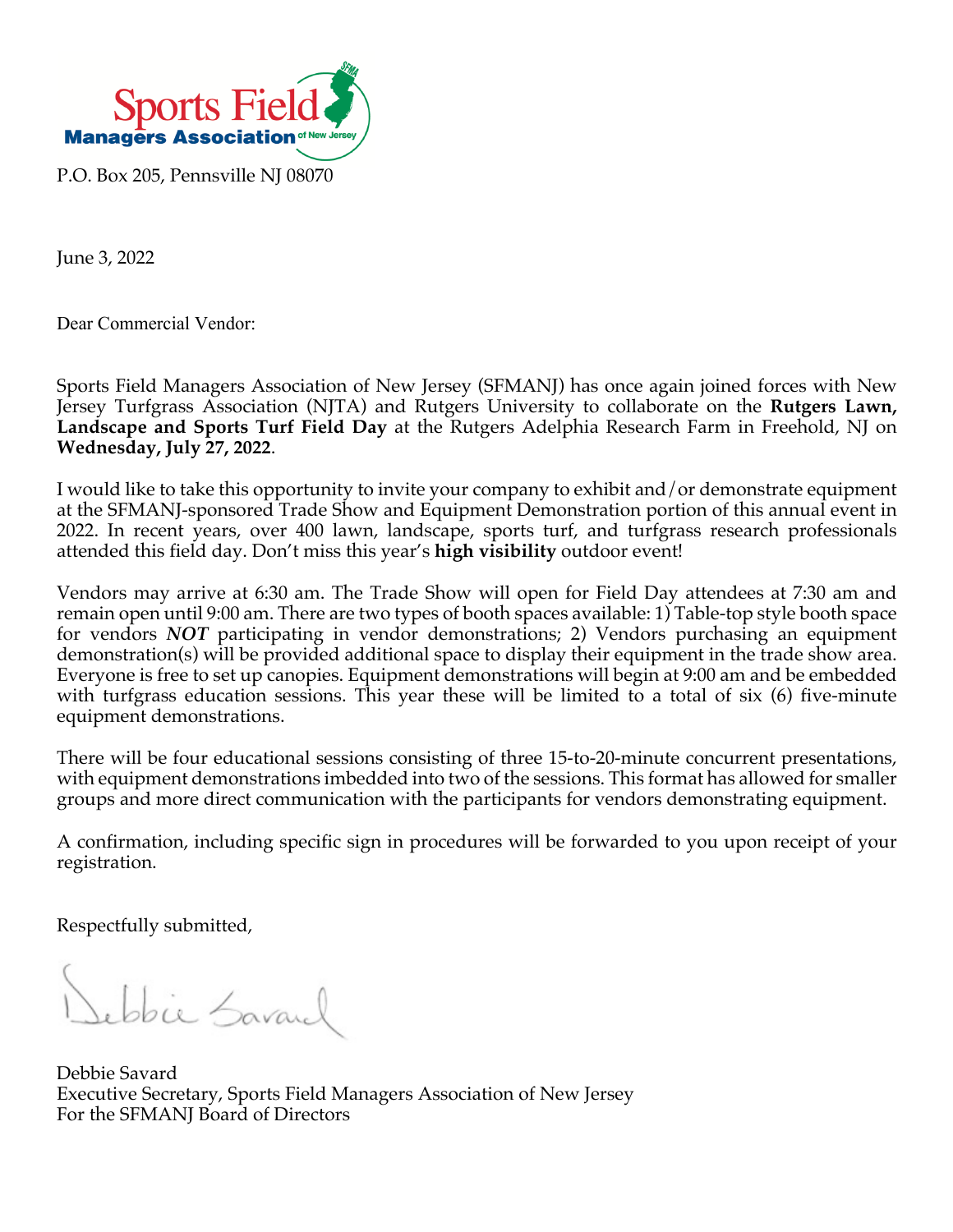## **2022 Rutgers Lawn, Landscape and Sports Turf Field Day In cooperation with Sports Field Managers Association of New Jersey Wednesday, July 27, 2022**

6:30 AM Vendors may arrive & set-up 7:30 AM Attendee Registration & Trade Show Opening 9:00 AM Research Tours & Vendor Demonstrations Begin 1:00 – 2:00 PM Lunch / Open Trade Show **2:00 PM Core pesticide credit session (Optional)** 2:30 PM Field Day Conclusion **In cooperation with Sports Field Managers Association of New Jersey Wednesday, July 31, 2019**

# Highlights of what attendees will see at the Rutgers Field Day:

- SFMANJ-sponsored Trade Show and Equipment Demonstrations
- Herbicides for Landscape Turf
- Major Advances in Turfgrass Breeding "See Tomorrow's Cultivars Today" 2) PM Field Day Concellul in the Concellul of the Concellul of the Concellul of the Concellul of the Concellul o

# **Directions/Trade Show Map Highlights of what attendees will see at the Rutgers Field Day:**

#### Directions to Adelphia Research Farm, 594 Halls Mill Road, Freehold, NJ 07728: Adelphia Research Farm, 594 Halls Mill Road, Freehold, NJ 07728

**From the North:** Route 18-South to Route 537-West (Freehold Exit). Follow 537 West approx. one mile and LOOK FOR OFF-RAMP (ON RIGHT) FOR KOZLOWSKI ROAD. FOLLOW SIGNS FOR KOZLOWSKI ROAD SOUTH. Continue through the third traffic light (Rt. 33 Business). After the overpass, Kozlowski Road becomes Halls Mill Road; continue on Halls Mill Road through the traffic light at Willowbrook Road and cross over the overpass for the Route 33 Bypass. Adelphia Research Farm is on the left; approx. 1⁄4 mile past Rt. 33 Bypass.  $S.$ 

From the South: NJ Turnpike to Exit 8. Follow Rt. 33 BYPASS (NOT Business 33) and turn right onto Halls Mill Rd. The Research Farm is approx. 1/4 mile on the left.  $\ddot{\phantom{0}}$ 

## **MAP: Vendor Parking, Trade Show, Demonstrations**

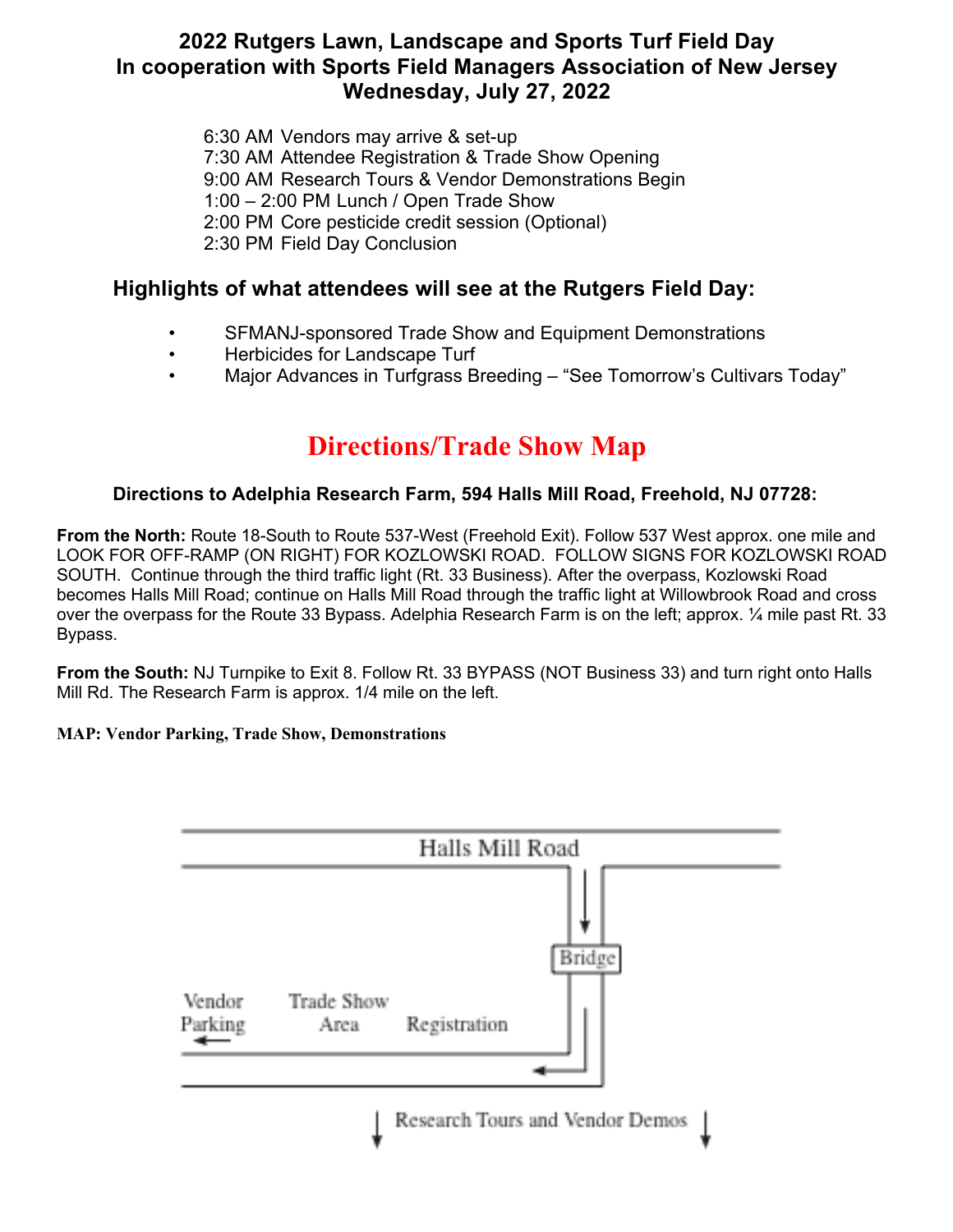## SFMANJ-SPONSORED TRADE SHOW & EQUIPMENT DEMONSTRATIONS

## Rutgers Lawn Landscape & Sports Turf Research Field Day

Rutgers Adelphia Research Farm, Freehold, NJ • Wednesday, July 27, 2022 - 6:30 am to 2:00pm

## VENDOR RESERVATION FORM **PLEASE READ AND FILL OUT BOTH SIDES OF THIS PAGE**

#### **VENDORS**

- Parking, trade show and demonstrations will be across the bridge. See map. Booth spaces will be assigned at time of registration.
- Rain or shine. Attendees are from primarily from Lawn, Landscape, Irrigation, and Sports Turf industries.
- Setup is at 6:30-7:30 am. Breakdown is 2 pm after Lunch is over.
- Participants' time with vendors (Trade Show) will be held 7:30 am to 9:00 am and 1:00 pm to 2:00 pm (during lunch).
- **Vendors will be provided a 10 ft x 10 ft booth space.** Trade show space is \$300 for members and \$450 for nonmembers (includes commercial membership thru the end of the year). **Supply your own tables and chairs.** Feel free to bring your canopies. There is no electric available. There is limited water availability; call to verify.
- **NO static equipment displays for non-equipment demonstrating vendors.** Bring own supplies (Ex: sand or topdressing for demos).
- Demonstrations will be held for all equipment except for infield groomers. See pricing below. One demo per company, first-come, first-served, until July 22, 2022. Alternate pieces will be allowed in the order in which vendor agreements are received after July 18, 2022. One piece of equipment is allowed up to 5 minutes to demo. (Because of the limited time frame, only 6 demonstrations will be allowed, so sign up early. *DON'T GET SHUT OUT! YOU MUST RESERVE A BOOTH TO BE ELIGIBLE FOR A DEMO.* Call with questions on other equipment.
- Morning coffee and pastries, water and snacks during tour and lunch and dessert is included for two people per booth. Each additional person will cost \$40.00.

#### **DEMO RESERVATION DEADLINE: July 22, 2022, or when full**

| @\$300.00/each                                                                                                       | $=$ \$                          |
|----------------------------------------------------------------------------------------------------------------------|---------------------------------|
| @\$450.00/each                                                                                                       | $\frac{1}{2}$<br>$=$            |
| @ \$40.00/each<br>Add lunch/breakfast fee for each person after the 2nd person attending #                           | $\frac{1}{2}$<br>$\equiv$       |
| ______ # of equipment                                                                                                | $\frac{1}{2}$<br>$=$            |
| _____ # of equipment                                                                                                 | \$<br>$=$                       |
| $\Box$ Return form with check OR $\Box$ Pay by Credit Card $\Box$ Visa $\Box$ MasterCard $\Box$ Discover $\Box$ AMEX |                                 |
| Exp. Date __________________                                                                                         |                                 |
|                                                                                                                      |                                 |
|                                                                                                                      |                                 |
|                                                                                                                      | Date___________________________ |
|                                                                                                                      | Total _______________________   |
|                                                                                                                      |                                 |

(*Please fill out the other side*)